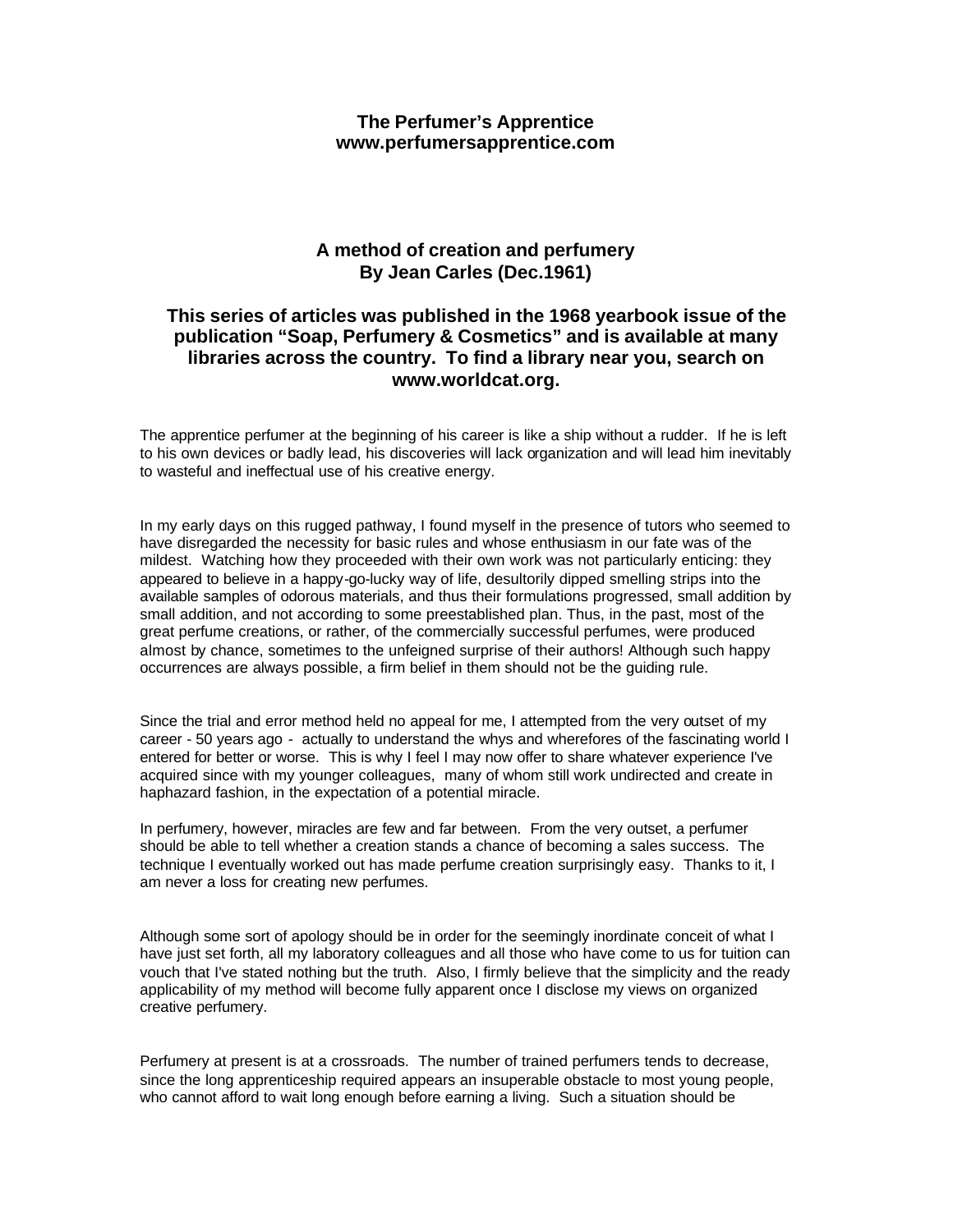remedied at all costs. While it is not to be expected that originality can be taught or that the potential sales appeal of a novel composition will be apparent to the young perfumer before he has gained the experience which only time will bring, it is nevertheless of prime importance that the apprentice perfumer be given help and guidance for coordinating his first attempts in the field of perfume formulation.

There is no mystery in the way I work. Over the past 35 years, more than 100 students, both French and foreign, have taken courses in perfumery in the company's laboratory at Grasse and have been taught according to the simple method which I had originally devised for myself.

I am here trying to record the result of 50 years of sometimes disappointing, but often most rewarding experiences, in the hope that my young colleagues will find therein new possibilities for future creations and will see their enthusiasm increase tenfold when their efforts are crowned with success: since without enthusiasm there can be no perfumer.

## PERFUMERY AN ART

Actually, what is perfumery and how should be understood?

Perfumery is an art, not a science, as many seem to believe. A scientific background is not necessary for the perfumer; scientific knowledge may even sometimes prove an obstacle to the freedom required in perfume creation. The creative perfumer should use odorous materials in the same way that a painter uses colors and give them opportunity for maximum development and effect, although it is understood that potential reactions such as discoloration within the ultimate formulation and also the stability of the perfume should be given due consideration. This is about the only use the perfumer will be able to make of his scientific training, if any.

The perfumer's only tool is his nose. I was first called "Mr. Nose" in the USA about 20 years ago. But any one of us is a potential Mr. Nose since, in perfumery, there just is no privileged "nose". Anyone may acquire a highly developed sense of smell, as this is merely a matter of practice. A good nose, that is, an excellent olfactory memory, is not sufficient for producing a good perfumer. By the term "a nose" is meant a perfumer who is able to distinguish a pure product from unadulterated product, who can tell lavender 50% from lavender 40%. I myself, in spite of my long experience, am but a beginner in comparison to the old "noses" I met at Grasse at the beginning of my career, and who were able to detect olfactorily the geographical area where a given oil of neroli or of lavender came from.

Olfactory training is of prime importance and should never be neglected or interrupted. Our own perfumers make it a strict rule to test daily their knowledge of perfume materials and this is why a half-hour is set apart for this exercise, which we all perform in a truly competitive spirit.

Let it be emphasized again that no "nose" can be said to be better than another, and that it is merely a question of olfactory memory for which daily training is not only necessary , but indispensable.

### OLFACTORY STUDIES

Thus, the training of a beginner who knows nothing about perfumery should begin with the olfactory study of all odorous materials, both natural and synthetic. In order to facilitate such a study, the beginner will first be given to smell contrasting odors, and later materials belonging to a certain odor "family". Elsewhere are given two tables relating to olfactory studies, according to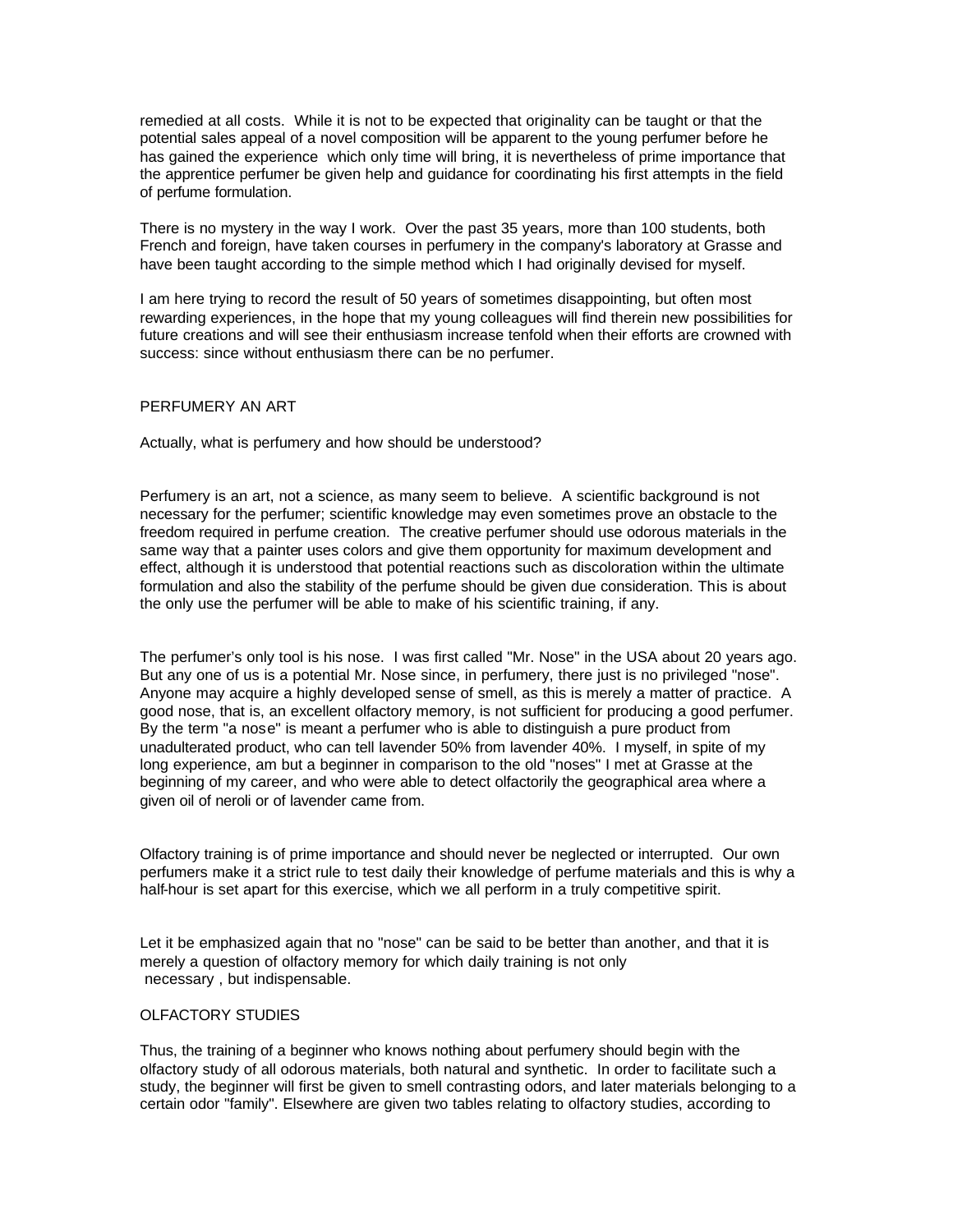such requirements. Learning to smell his smelling strips, to identify and to distinguish from one another all odorous materials, the beginner will soon notice that the odor of the products changes with time, that the rate of evaporation is not the same for all products.

### TOP, MIDDLE AND BASE NOTES

Therefore, the next step will be for him to establish *a classification of odorous materials according to their volatility.*

While such a classification could be establish scientifically, the apprentice perfumer will soon attain unexpected proficiency by forgetting any technical information he may have, and by establishing "his" classification for himself, as I had to 40 years ago.

On the smelling strips will first be inscribed the date and time at which the drop of the odorous material was deposited thereon, and later the date and time at which the product on the strip will begin to lose its main characteristic, it's typical odor. When proceding thus, no consideration should be taken of the ultimate off-odors, such as terpenic notes or the like. This technique will soon make it apparent for the student that while some products are very volatile and lacking in tenacity, others are of intermediate volatility and tenacity, and others still are of low volatility and high tenacity.

Such data will then readily be set forth in tabular form, all available all odorous materials being listed under three headings, as shown in the table below.

| Very volatile products         | Products of intermediate       | Products of low volatility |
|--------------------------------|--------------------------------|----------------------------|
| Lacking tenacity               | Volatility and tenacity        | And high tenacity          |
|                                |                                |                            |
| <b>Top Notes</b>               | <b>Modifiers of Base Notes</b> | <b>Base Notes</b>          |
| Amyl acetate                   | Basil                          | Methyl lonone - lonones    |
| Bois de Rose                   | Terpineol                      | Absolute Orange flower     |
| Linalool                       | Petitgrain (Paraguay)          | Clary sage                 |
| Phenylethyl acetate            | Galbanum                       | Amyl salicylate            |
| Lemon                          | Verbena                        | Absolute Jasmin            |
| Lavender                       | Thyme                          | Benzyl salicylate          |
| Bergamot                       | Geranyl acetagte               | Cedarwood                  |
| Orange                         | Juniper                        | Aldehyde C16               |
| Coriander                      | Tansy                          | Aldehyde C18               |
| Tarragon                       | Phenylethyl alcohol            | Sandalwood                 |
| Laurel nobilis                 | Geraniol                       | <b>Artificial Musks</b>    |
| Petitgrain from the lemon tree | Absolute Lavender              | Absolute Oakmoss           |
| Etc. etc.                      | Citronellal                    | Vetiver and derivatives    |
|                                | Neroli                         | Patchouli                  |
|                                | Rose Bulgarian                 | Celery                     |
|                                | Ylang                          | Etc. etc.                  |
|                                | Geranium                       |                            |
|                                | Aldehydes C8 C9 C11 C12        |                            |
|                                | Cloves                         |                            |
|                                | Etc etc.                       |                            |

# **Classification According to Volatility**

The student will then have to be taught how to use this table.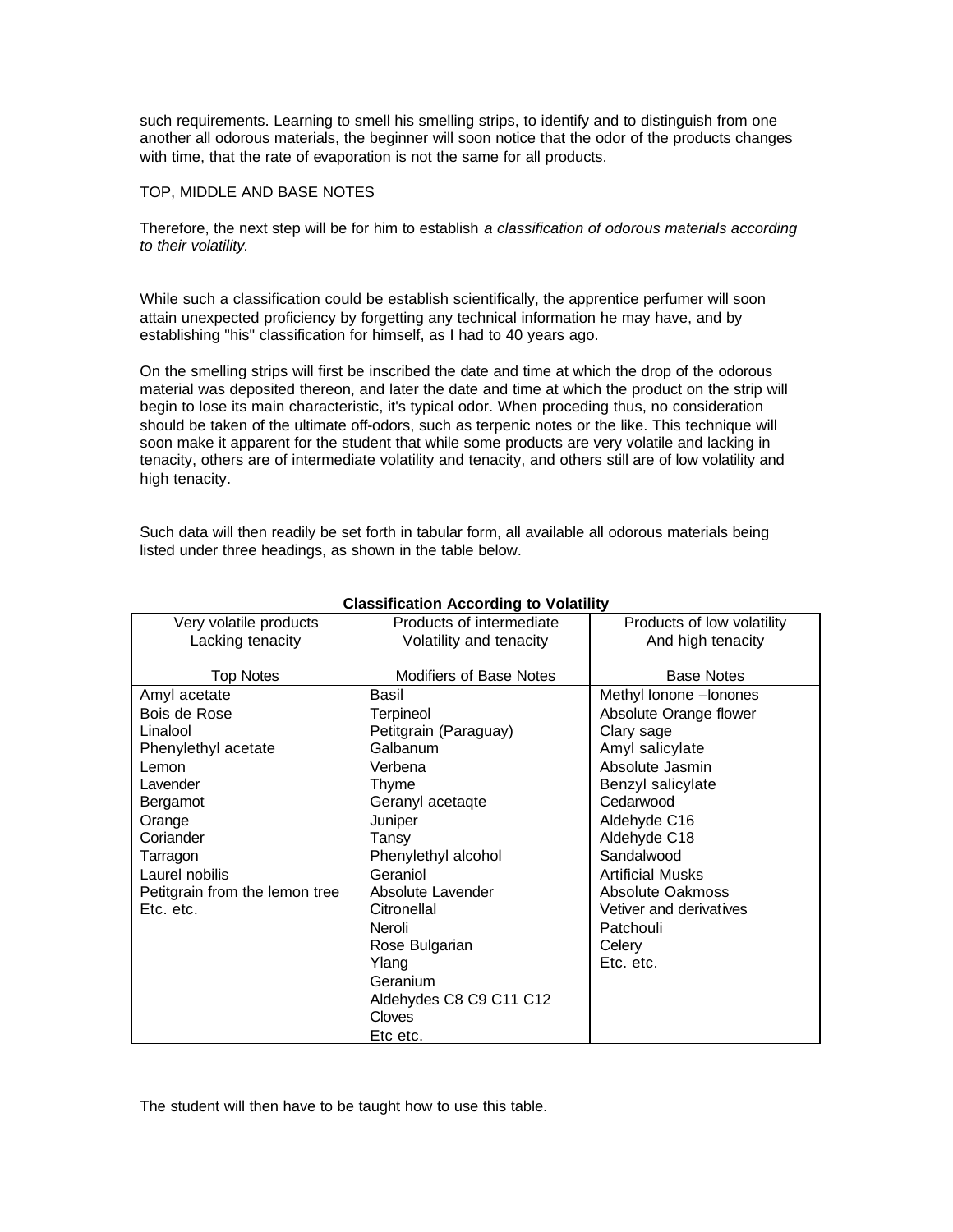As set forth above, I have termed: very volatile products lacking tenacity Top notes

products of intermediate volatility and tenacity **Modifiers** 

products of low volatility and high tenacity Base notes

The reasons for this choice of terms are the following:

As indicated by their name, the base notes will serve to determine the chief characteristic of the perfume, the sense of which will last hours on end and will be essentially responsible for the success of the perfume, if any.

Anyone even remotely familiar with perfume materials is aware that all products of low volatility and high tenacity such as Vetiver, oak moss, patchouli, the Methyl Ionones and the like, give off a rather unpleasant smell when freshly deposited on the smelling strips but, on the other hand, the scent given off during the subsequent stages of evaporation is excellent. This is the reason for the use of the modifiers of intermediate volatility and tenacity which will serve to change the unpleasant top note of the base products.

Finally, the very volatile top notes, lacking tenacity, will serve to impart to the perfume composition a very pleasant odor on opening the bottle.

For illustrative purposes, let us take as an example the creation of the chypre note.

# CREATING A CHYPRE NOTE

1. The "Accord" between bases.

Absolute oak moss is the basic raw material for the chypre note. It belongs to the series of products of low volatility and high tenacity, or base notes. Others of the more common materials belonging to the series are products such as the Ionones and Methyl Ionones, Vetiver, patchouli, Cistus Labdanum and the like. Therefore, we must choose among them the products which will blend with absolute oak moss and impart an original characteristic to our perfume. We shall begin our study of this "Accord" in the following manner.

We shall select a second product belonging to the series of base notes, whichever was the most appropriate for blending with absolute oak moss. In the present case, we shall use, for example, absolute Cistus colorless or a similar product such as ambergris 162B, and we shall prepare a series of "Accords" containing both constituents in the following ratios:

| Absolute<br><b>Oakmoss</b> |  |  |  |
|----------------------------|--|--|--|
| Ambergris                  |  |  |  |

We shall not test combinations beyond the five: five ratio, since the following ratios of materials:

| Absolute |  |  |
|----------|--|--|
| Oakmoss  |  |  |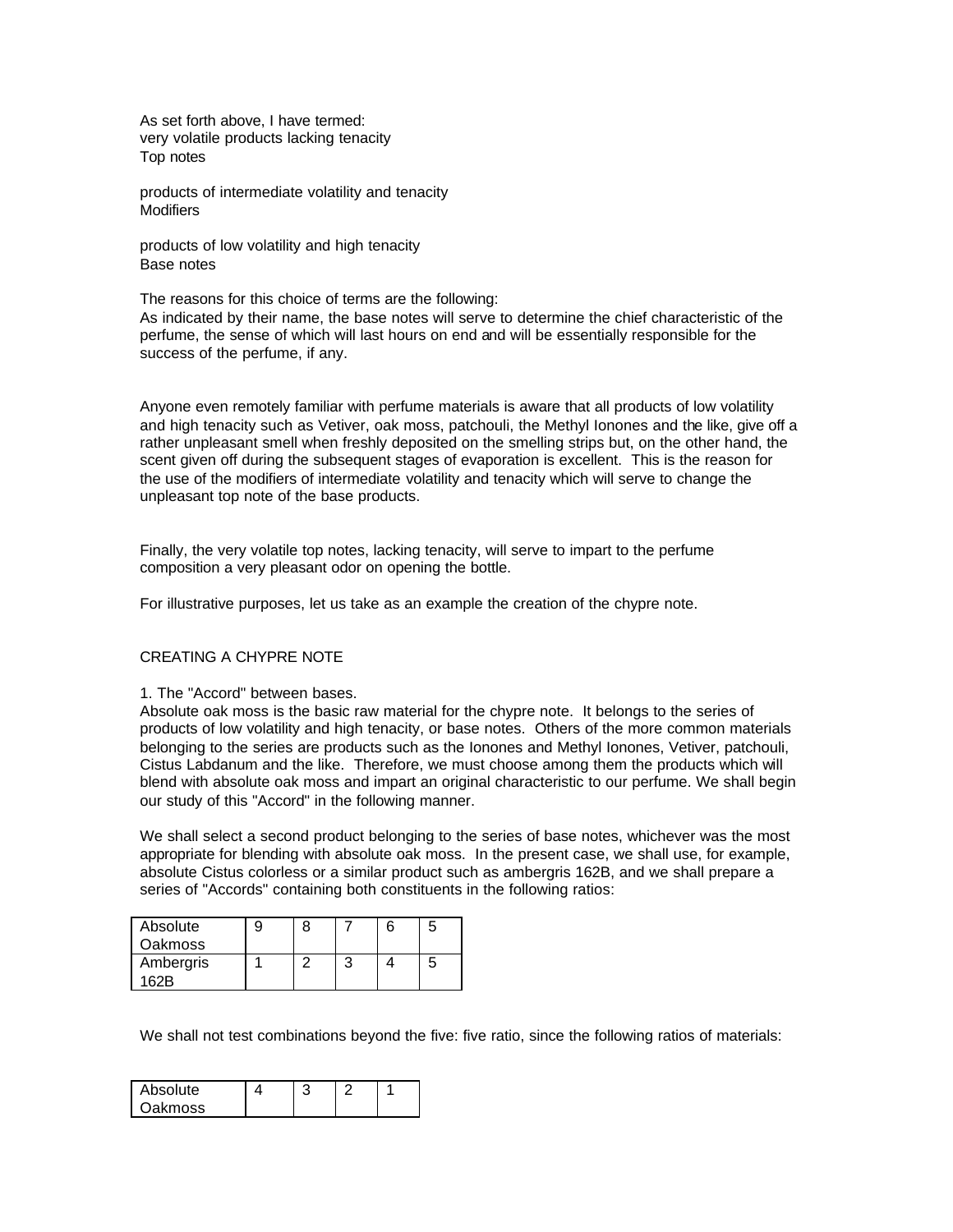| Ambergris |  |  |
|-----------|--|--|
| .         |  |  |

would no longer produce an accord based on oakmoss, but an accord based on ambergris. We shall then choose between the five "Accords" based on oakmoss and, for example, shall decide on the following:

6 absolute oakmoss

4 ambergris 162B

Since any chypre note should also have a musk like character, we shall at a certain amount of musk ketone or of musk ambrette to the above "Accord". Thus, the base of the desired chypre note will be as follows:

6 Absolute Oakmoss

4 ambergris 162B

1 Musk Ketone

When smelling this blend on the smelling strip, we shall notice that its immediate effect is rather unpleasant, although this will fairly rapidly disappear and be replaced by a pleasant, long-lasting note essentially characteristic of the personality of the ultimate perfume.

II. The Modifiers.

How can we subdue, or, rather, adjust this unpleasant note? We shall immediately find a solution to the problem by studying the table giving the classification of odorous materials according to volatility. Among the products of intermediate volatility and tenacity, we shall find which product, or products, will be best suited for blending with our "Accord" between bases.

We shall choose a floral note, a rose note, for example rose absolute. This rose note will subdue the immediate effect of our "Accord " between bases and make it more pleasant. It will play its part as a modifier of base notes, and this is the reason why we have termed the products of intermediate volatility and tenacity: "modifiers" (of base notes). To the rose note, we shall add a trace of absolute civet, so as to impart a slightly animal shading to the chypre note. At this stage, the formula is as follows: modifiers - 3 Absolute Rose 1 Absolute civet, 10% sol.

**Bases** 6 Absolute Oakmoss 4 Ambergris 162B 1 Musk ketone

III. The Top Note.

Our formula, however, is not yet complete. We must add to it a top note, which will produce the immediate effect when smells on opening the bottle. This note is fairly important, since the potential buyer is easily influenced by it - with or without reason - as in no case can the top note be the characteristic note of the perfume.

This study is far easier than the study of the "Accord" between bases, since the series of very volatile products lacking tenacity contains many odorous products, most of which possess very pleasant notes. The study of the "Accord" between top notes can be carried out as set forth above for base notes, but with much more freedom and fantasy. Combinations, in this case, are countless, and may be left entirely to the perfumer's initiative.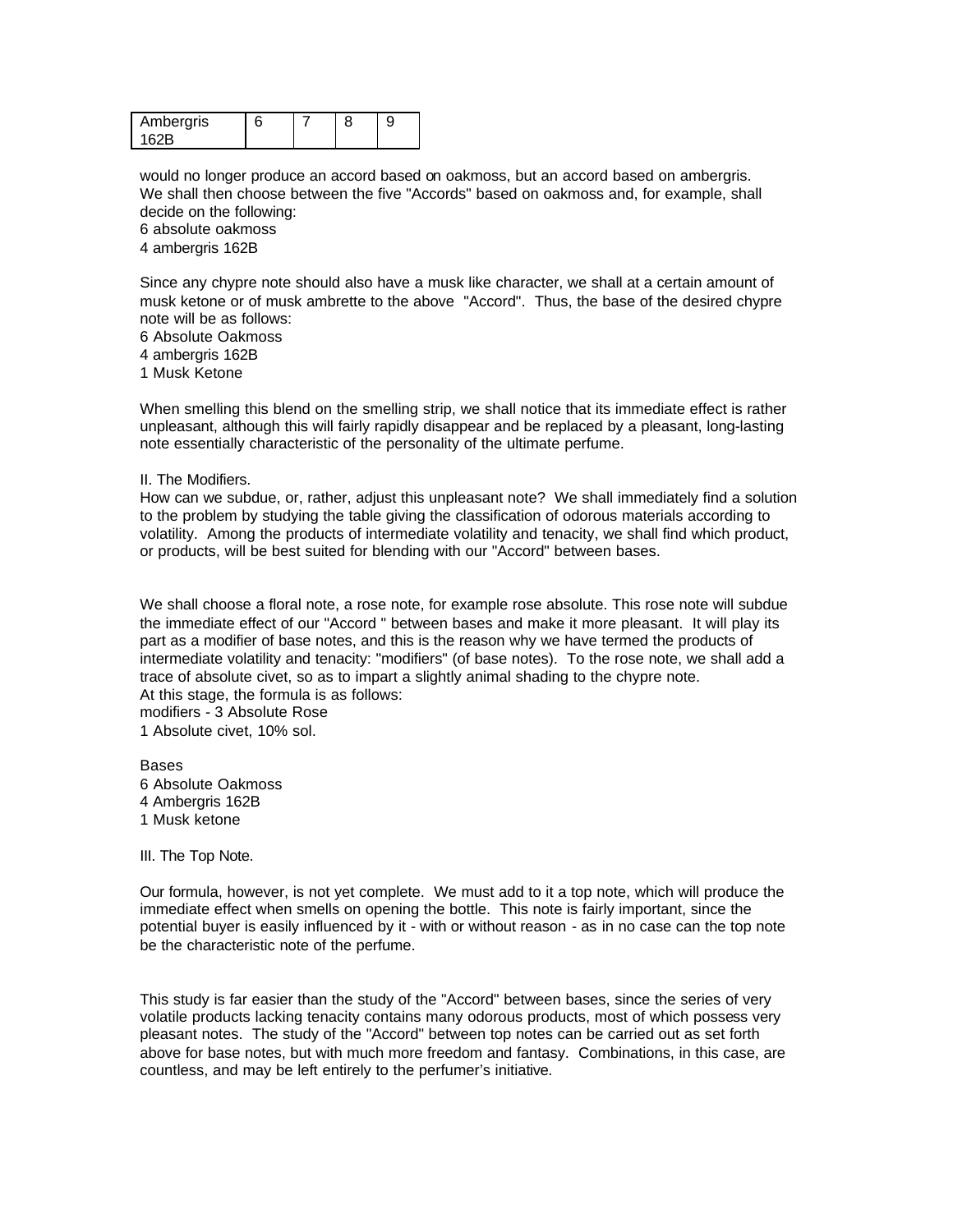As with base notes, we may study several "Accords" between two or three notes, or even four. Let us, for example, after testing various combinations, decide upon the use of sweet orange and Bergamot in the following amounts:

4 Sweet Orange

1 Bergamot

Thus, the extremely simple formulation of our chypre note may be written down as follows:

Top Notes (25%) 4 Sweet Orange 1 Bergamot

Modifers (20%) 3 Absolute Rose 1 Absolute Civet, 10% sol.

Bases (55%) 6 Absolute Oakmoss 4 Ambergris 162B 1 Musk Ketone

It is understood that the above is not complete formula, but that it is nearly given for the purpose of illustrating the method set forth in this paper.

IV. *Proportions. Percentages of the three groups of products: bases, modifiers and top notes*.

This percentage is extremely important: it is, for the major part, responsible for the tenacity of the perfume. A perfume containing 20% of bases, 30% of modifiers and 50% of top notes will lack tenacity, since the percentage of bases would be relatively too low as compared with that of the more volatile modifiers and top notes. Therefore, the proportions are selected so as to obtain a balanced evolution during evaporation.

# V. **Extension of the above Formulation.**

We shall now examine how this chypre note formula could be completed, or modified. Let us first consider the base notes. We have already realized the "Accord": absolute oakmoss ambergris 162 B musk ketone

We might, for example, add to it Vetiver, which will result in the following "Accord": absolute oak Moss ambergris 162 B Vetiver musk ketone

And we shall endeavor to find the proper ratios of ingredients, as follows:

|                  | в |    |    |
|------------------|---|----|----|
| Absolute Oakmoss | 6 |    |    |
| Ambergris 162B   | 3 | ิค | ړ. |
| Vetiver Bourbon  | 3 |    | ิก |
| Musk Ketone      |   |    |    |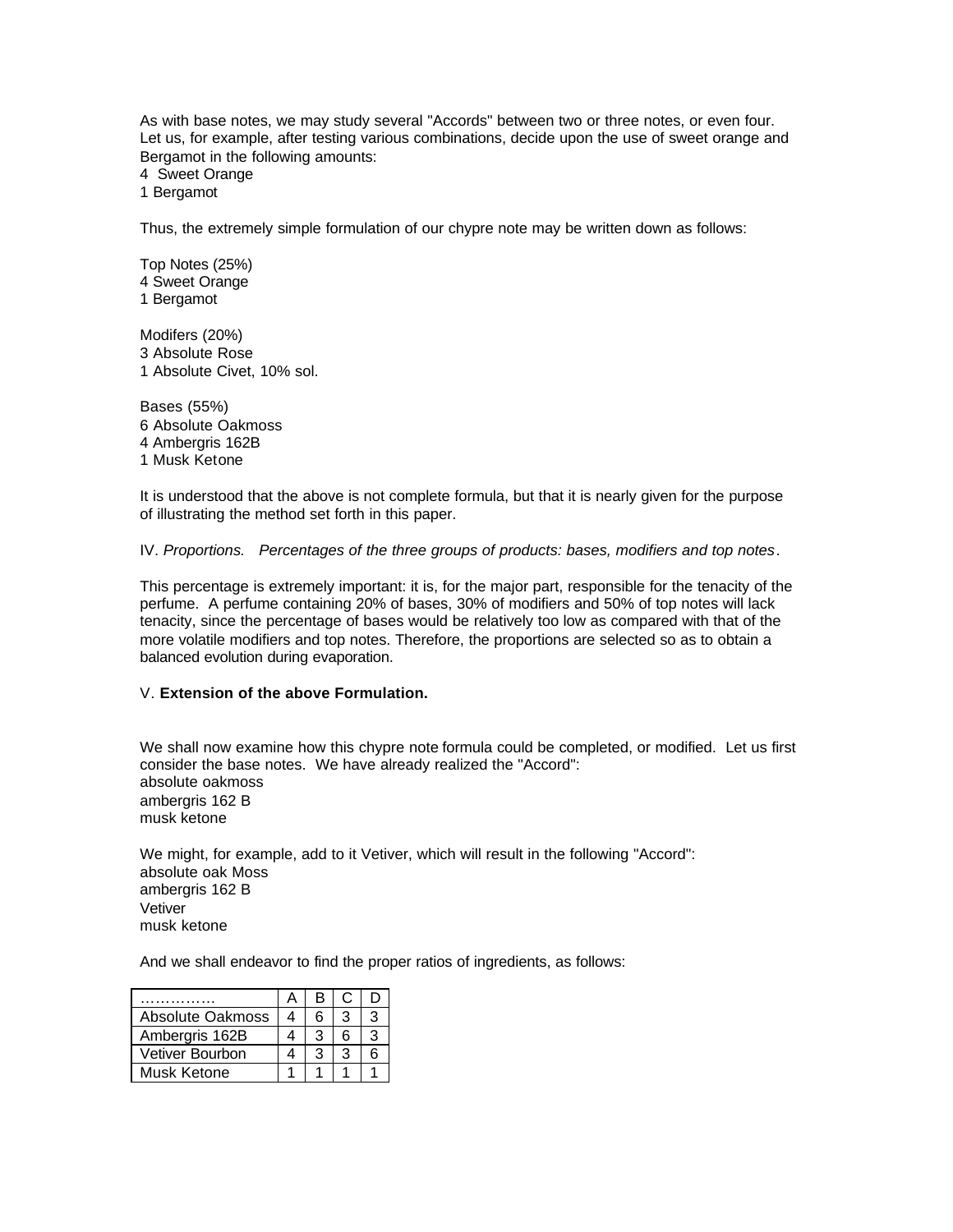Thus, when studying the above "Accord", the main characteristic will be imparted by oakmoss in experiment B, by ambergris in experiment C and by Vetiver in experiment D.

The student perfumer will also be able to choose between the following "Accords": (a) absolute oakmoss . ambergris 162B patchouli

(b) absolute oak Moss ambergris 162B Methyl Ionone

(c) absolute oak Moss patchouli Vetiver

(d) absolute oak Moss Methyl Ionone Vetiver, etc.

according to his preferences with respect to the main odorous characteristic of the base of the chypre note he wishes to create. Obviously, the use "Accords" could be increased to contain 4, 5 or 6 notes.

It is therefore apparent that this method offers endless possibilities for creating new notes and new perfumes, the perfumer being entirely free to use any odorous material in these "Accords", provided however, that such materials are selected from the series of base notes; such complete freedom in the choice of the starting odorous materials may also be given to the beginner.

Whatever the type of formulation, once we feel the "Accord" between bases is complete and fully satisfactory, we shall have to reconsider our first selection of modifiers. In our first tentative chypre note formula, we might, in place of the rose note, use an Orange note, a Jasmin note, or any other floral note such as Lily of the valley or carnation. Again, top notes should also be similarly adjusted.

For the purpose of illustrating the procedure used for such adjustments, a series of modifications is given below.

#### **Original Chypre note formulation** Sweet Orange

Bergamot

absolute Rose absolute civet

absolute oak Moss ambergris 162B musk ketone

**First modification** sweet Orange Bergamot

orange flower absolute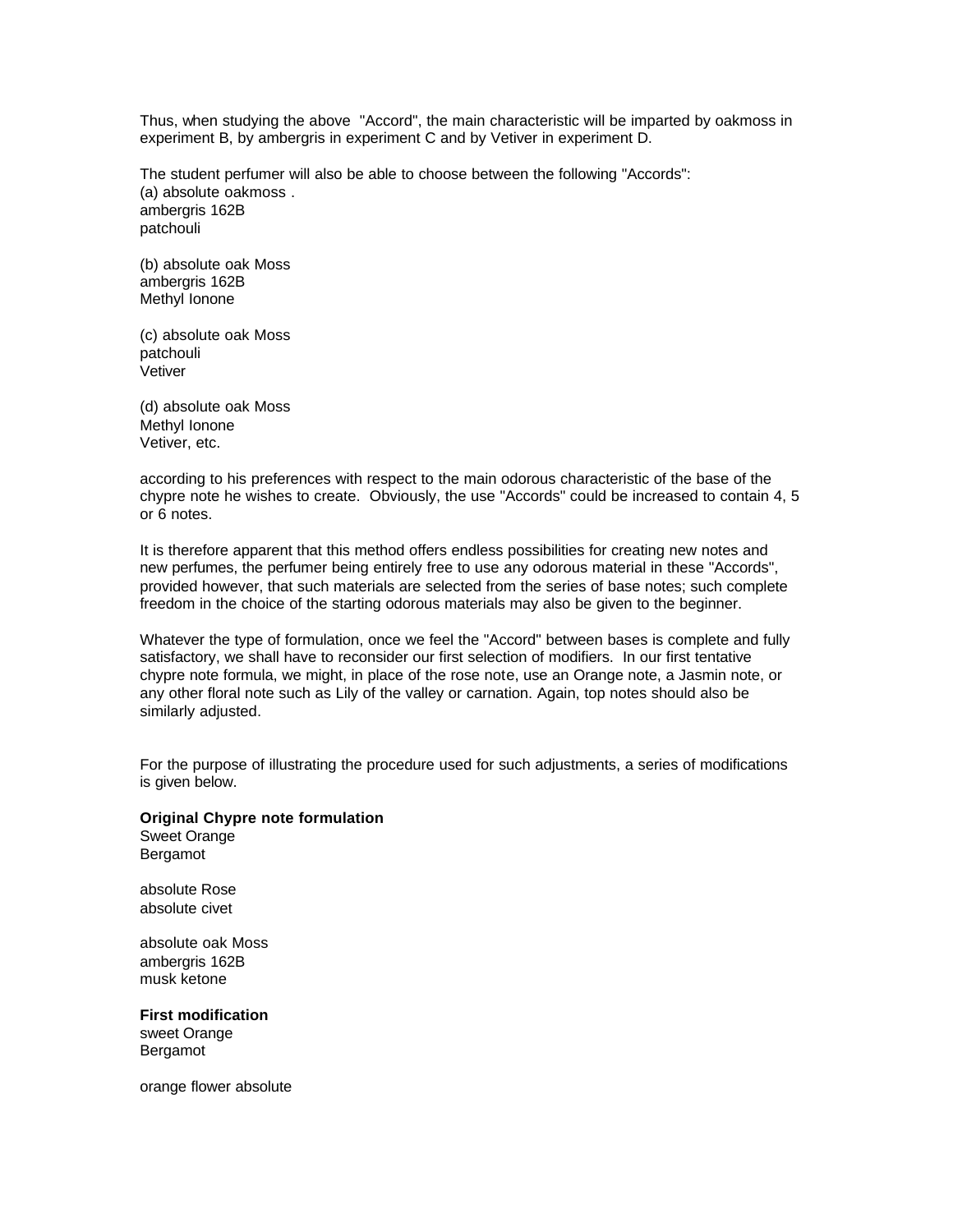Absolute oakmoss ambergris 162B absolute Jasmin musk ketone

#### **Second modification**

Bergamot Laurel nobilis

Angelica seeds juniper berries Muguet

absolute oak Moss Vetiver patchouli ambergris 162B aldehyde C 14 absolute Jasmin musk ketone

### **Third modification**

Bergamot sweet Orange

absolute Rose

absolute oakmoss Amber liquid Methyl Ionone Vetiver patchouli absolute Jasmin musk ketone

## **Fourth modification**

Bergamot Lemon linalyl acetate

Jasmin 1103 geranium African orange flower 1103 aldehydes C9, C10, C11

Absolute oak Moss gardenia Invar Styrallyl Acetate **Vetiver** ambergris 162B musk ketone

Thus, modifications of the original formulation may be carried out endlessly; although the resultant blend is always within the scope of chypre notes, an entirely different perfume is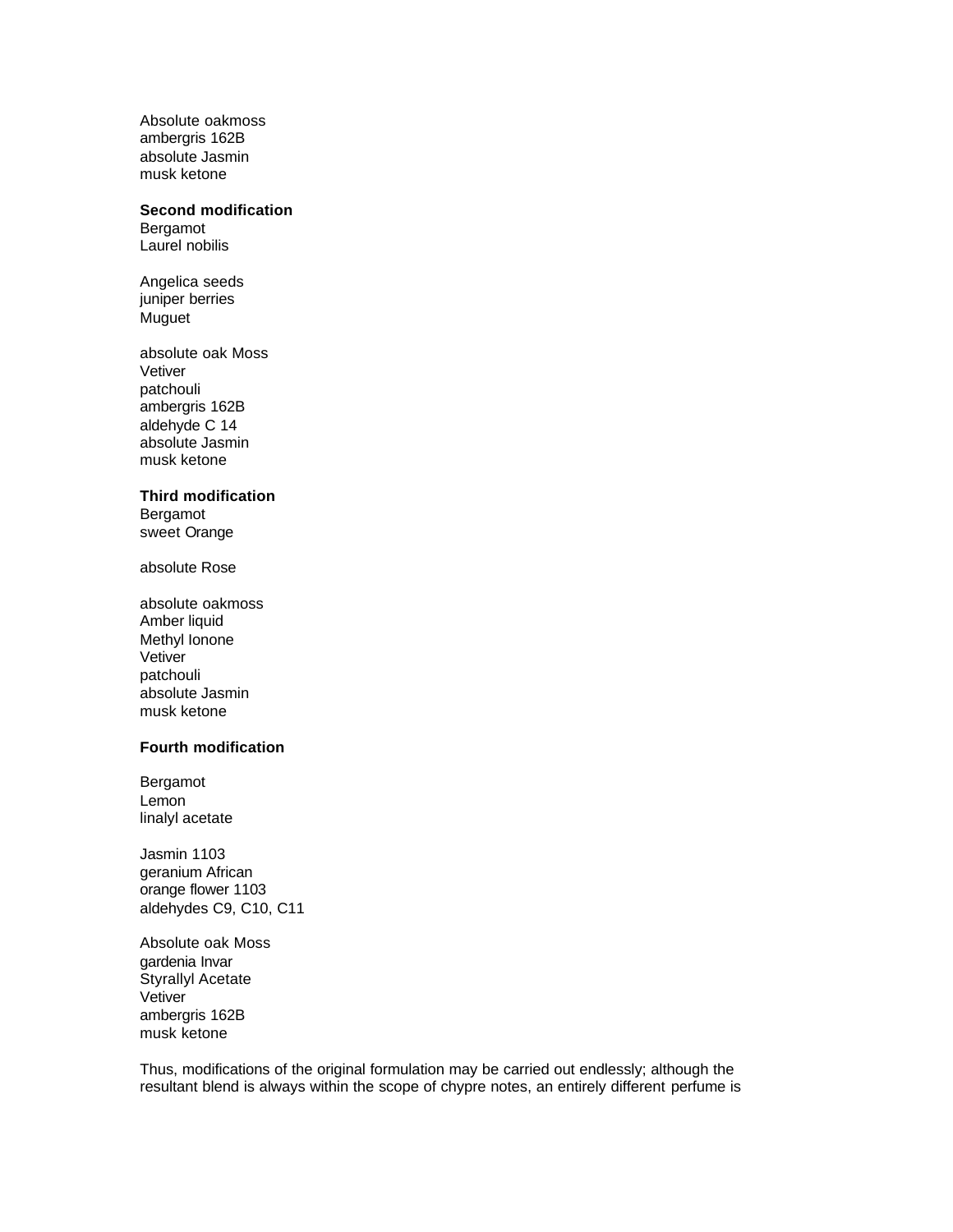obtained each time. However, this result can be achieved only provided the original formula is written down as suggested above, in the following order:

### **Top Notes Modifiers Base Notes**

The specific example given above of the successive steps a perfume formulation shows how any particular type of perfume may be endlessly varied. But the method applies just as well when the perfumer wishes to obtain novel perfumes from a basic formula established to contain "Accords" of which he is especially fond.

# **AIDS to metamorphosis**

In this respect, I shall describe an experiment with which our former students are well familiar and which might be called "a brief lesson in perfumery". I first write down, with black pencil, a very simple formula containing, let us say, about eight products and which results in a very acceptable perfume. To this formula, I then add new products, the names of which I write down with a red pencil: thus, a second perfume is produced , *while the proportions and the constituents of the first formulation remain unchanged.* Pursuing this ensuing experiment, I added new series of products to the second formula just obtained, writing down the names with a blue pencil; it is understood that these new products contain top notes, modifiers and base notes. Again, without affecting any change in the products making up the first two formulations, a third perfume is produced , which is also entirely different from the others. ... And the experiment might go on, endlessly, by mere addition of products.

At this point, I feel the subject of accessory products should be mentioned. What are "accessory products."? As far as I'm concerned, products in this series are those which, owing to their typical odor or to their high scenting power, cannot be used in large amounts in an "Accord" between bases or between modifiers, but whose presence in a formulation in more or less traces results in a complete change in the character of the latter and imparts to it a unique cachet. Examples of such products are aldehydes C12 (MNA) and C14, styrallyl acetate, isobutyl quinoline, galbanum, cascarilla and the like. However, although I have just recommended to use such products with moderation, *this is not to be taken as a standing rule.* Aldehyde C12 (MNA), for example, proves to be an exception and it should be known that some products such as geranium, give most successful blends with as much as 50% of it. The advantages which may be derived from the use of accessory products are therefore readily apparent, and it would be pointless to discuss them at greater length in the present paper. But such considerations bring me quite naturally to mention an error, which is quite common in young perfumers.

# **"Well rounded" or characterless?**

Our eager would be perfumers seem to feel that they are under the obligation to produce "well rounded" perfumes, in other words, that they should subdue or hide any predominating odorous material. I believe this is actually the worst mistake the perfumer could be guilty of, since this desire for attaining maximum equilibrium in a perfume results in a subdued, characterless finished composition.

One should never believe, before actually experimenting, that a formulation contains an excess of a given product. Such "excess" may quite possibly be due to the lack of some other product. Dominantly effective notes in perfumes should be neither feared nor deliberately avoided. They are a perfumer's own secret, and such "faults" have quite often been responsible for tremendous commercial success. As a matter of fact, when the perfumer feels the amount of a basic product should be increased in a formulation, he should increase this original amount twofold, threefold, and even tenfold. This will afford him the almost unhoped-for opportunity of hitting on an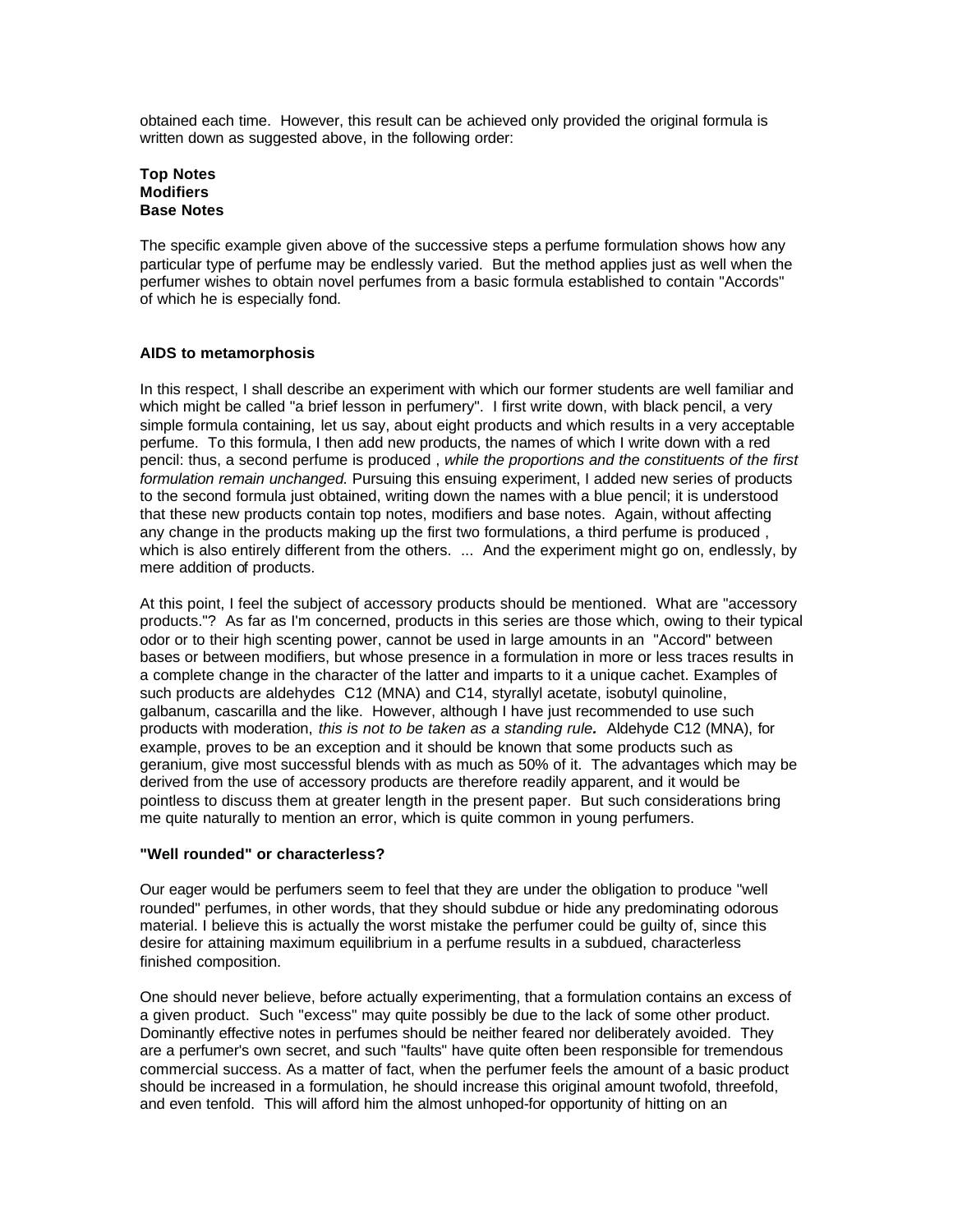outstanding "Accord". This amount can always be reduced at a later stage, but the perfumer will know at once what results can be expected from the use of an excess of absolute oakmoss, of Vetiver, of Methyl Ionone and the like in the ultimate formulation, an excess which, sometimes will "pay".

### **Sharp contrasts and "fashions"**

At present, to meet with success perfumes should actually "explode" all over, so to speak. Modern perfumery requires contrasts, sharply characterized olfactory values. The perfumer should be totally unprejudiced, should entirely disregard his own tastes. Woe to him if he hates Vetiver, if he cannot stand aldehydes. He should be aware that *there are no incompatibilities in perfumery*, that apparently clashing materials will blend successfully on addition of another product playing the part of a binding agent and making their odorous compatible. The creative perfumer should, above all else, consider the clientele's tastes. The commercial success of the new perfume, of the novel "Accord", is essentially dependent on his original ideas, on his brain waves.

I have often been asked about the question: "what is the latest fashion in perfumery?" There is no fashion in perfumery. Only actual sales success dictate the fashion. A good perfumer is a perfumer who knows how to create a "bestseller".

# **The Invaluable Accord**

Great perfumers, like great concert pianists, should make it a strict rule to practice scales, in other words, to study possible "Accords" between cases, since only therefrom can they derive the necessary technique conducive to virtuosity. While this as an overwhelmingly all embracing task, an effort should be made however, to reduce it to less gigantic and more readily accessible proportions. It is not necessary, when studying "Accords" based on chypre notes, for example, to consider the combinations of absolute oakmoss with all existing odorous products. The perfumer will first select the odorous raw materials he will see fit to use in his creation of a chypre note, and is only from such materials that he will study the satisfactory "Accords" between bases.

But, although I have stated at the beginning of this paper that, in perfumery, miracles are few and far between, I must say that this, actually, is where the true miracle emerges.

The very selection a perfumer makes of the raw materials to be used as ingredients in a new formulation is the best of all possible standards for appraising the originality, the initiative and the genius of the creative perfumer, on which the success of the new perfume is entirely dependent. And while it is possible to devise a method which will enable the apprentice perfumer to understand and to acquire some sort of the technique, in perfumery as in many other fields many will be called but few chosen, since the essential qualities which lead to success cannot be taught, any more than can be taught enthusiasm, the joy of living and of creating, and the love for one's calling. These are innate qualities without which there is no great perfumer.

There is not much more I can say about the method I devised for my work, and it is up to my readers to take over where we left off. On the basis of the method I set forth in the previous paper, they may *study "Accords" with products other than absolute oakmoss, that is Accords with Vetiver, patchouli, Sandalwood, Methyl Ionone, etc.*

Unless they find the work deadly dull from the start , they will enjoy many months of systematic research from which they will draw many useful lessons. My own experiments with absolute oakmoss have already passed the 1000 mark, and at least as many, if not more, remain to be carried out, since such investigations are endless.